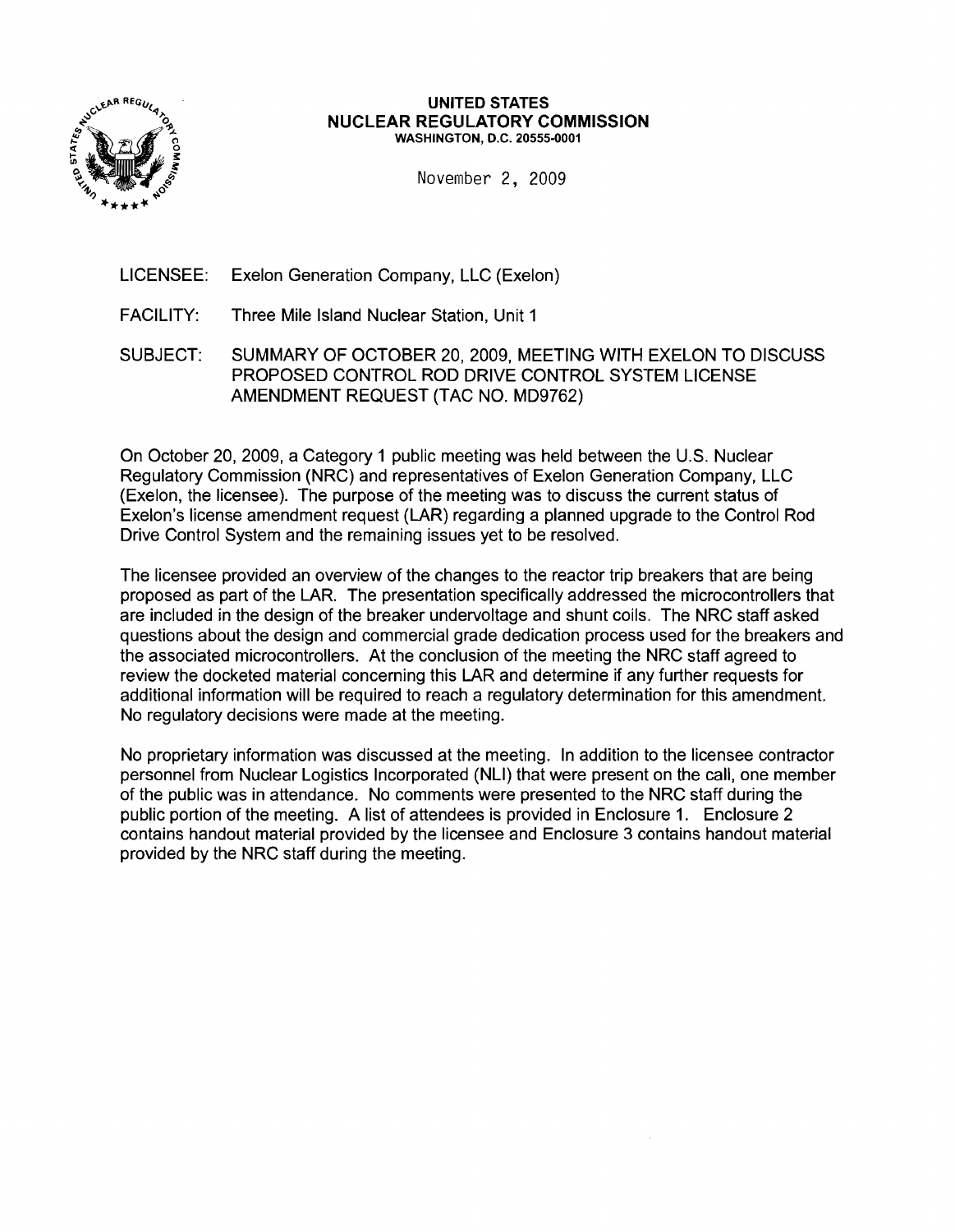Please direct any inquiries to me at 301-415-2833 or peter.bamford@nrc.gov.

Peter Bamford

Peter Bamford Plant Licensing Branch 1-2 Division of Operating Reactor Licensing Office of Nuclear Reactor Regulation

Docket No. 50-289

Enclosures:

- 1. List of Attendees
- 2. Licensee Handouts
- 3. NRC Handout

cc w/encls: Distribution via ListServ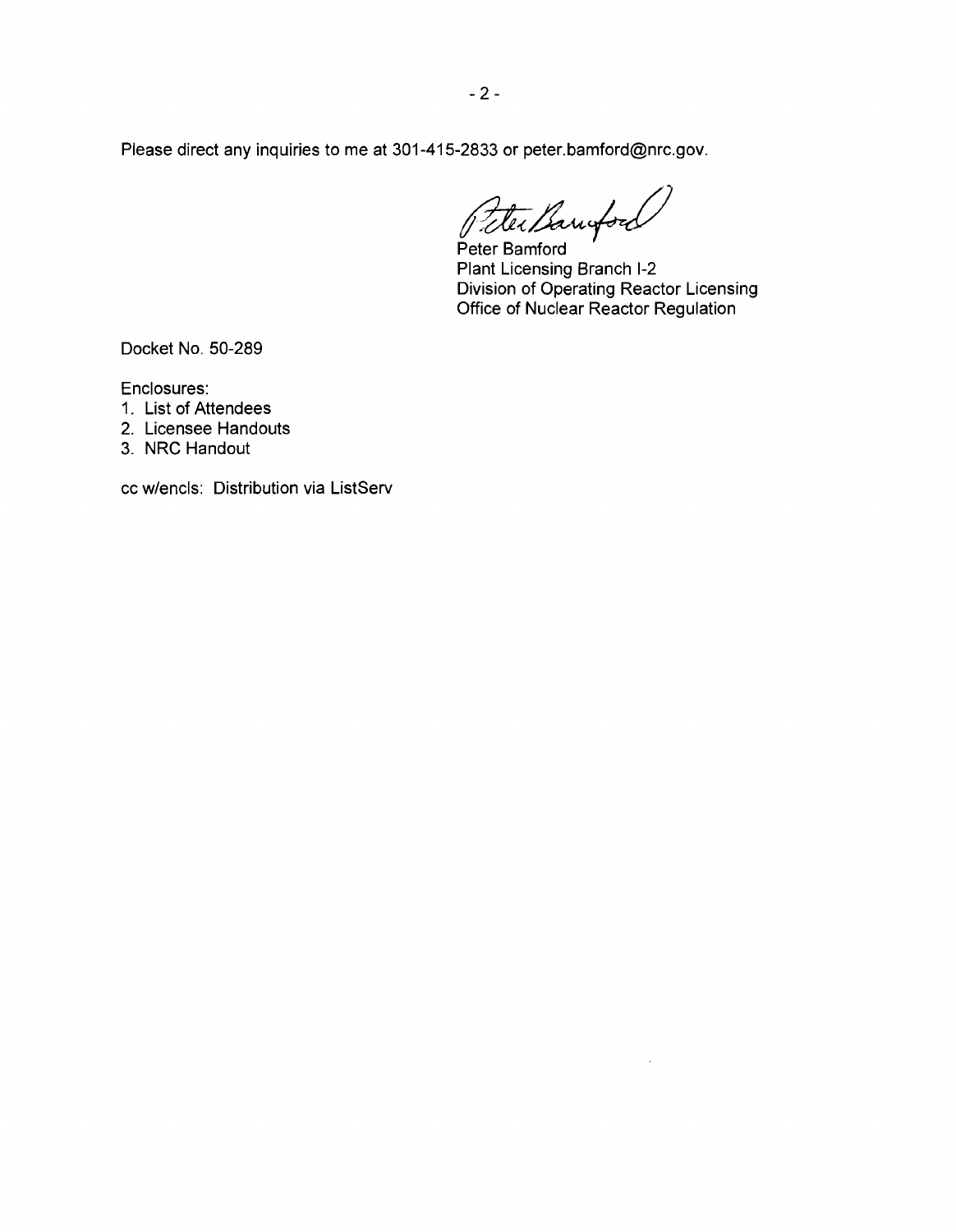### LIST OF ATTENDEES

#### OCTOBER 20,2009, MEETING WITH EXELON GENERATION COMPANY, LLC

#### THREE MILE ISLAND, UNIT 1

#### CONTROL ROD DRIVE CONTROL SYSTEM UPGRADE LICENSE AMENDMENT REQUEST

#### EXELON

**Todd Wickel** Pam Cowan Dave Helker Frank Mascitelli Chuck Behrend  $\mathbb{R}^2$ Bill Carsky Randy Ezzo Dennis Hull Jennifer Lytle Charlie Hartman Ray DiSandro

 $\hat{\mathcal{A}}$ 

### NLI

Archie Bell (telecon) Aron Seiken (telecon)

#### **NRC**

Peter Bamford Barry Marcus William Kemper Harold Chernoff Gush Singh Paul Loeser Ed Miller Bob Nelson Allen Howe

#### **PUBLIC**

Eric Epstein (telecon)

 $\mathcal{A}$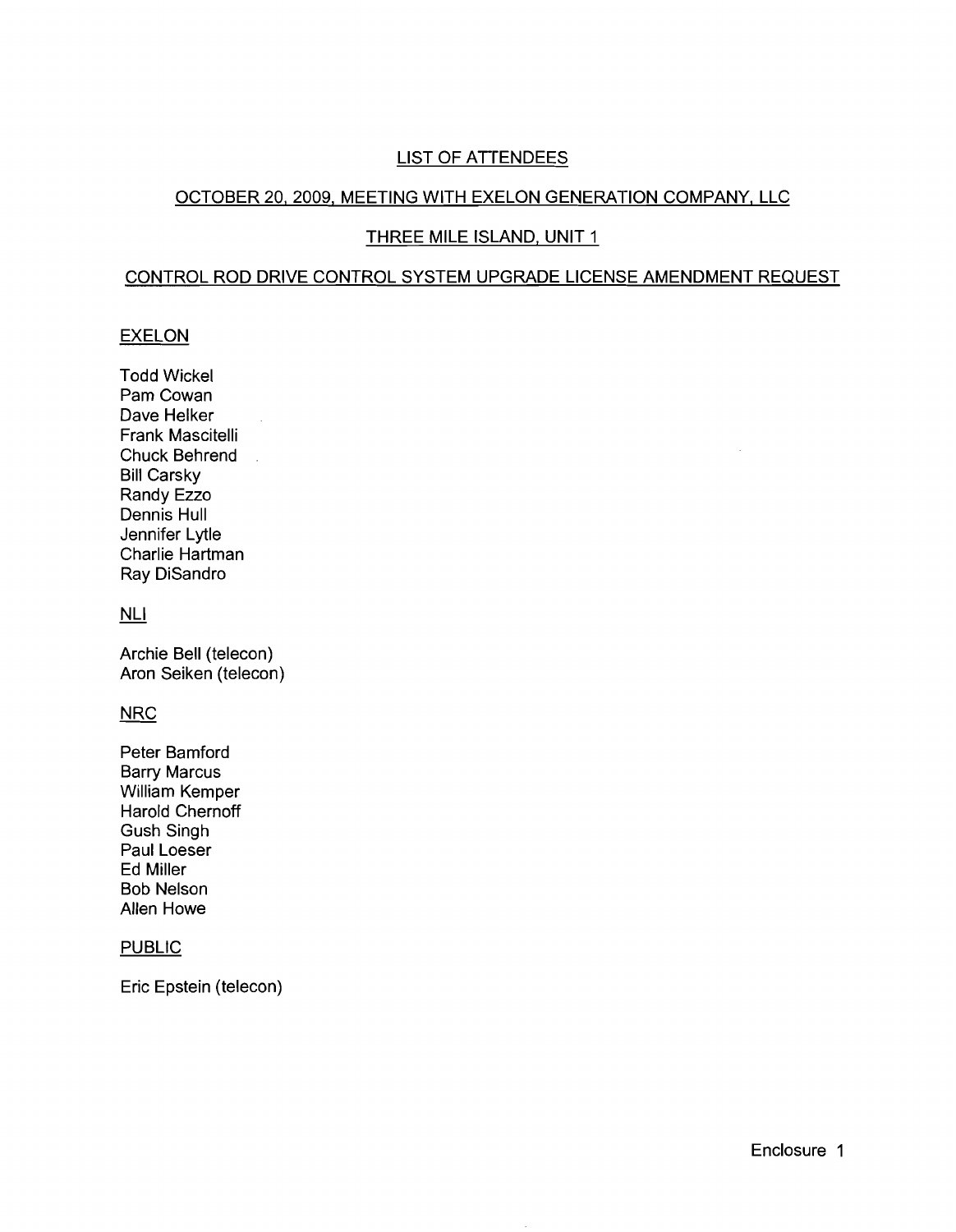**Enclosure 2, Exelon Handouts**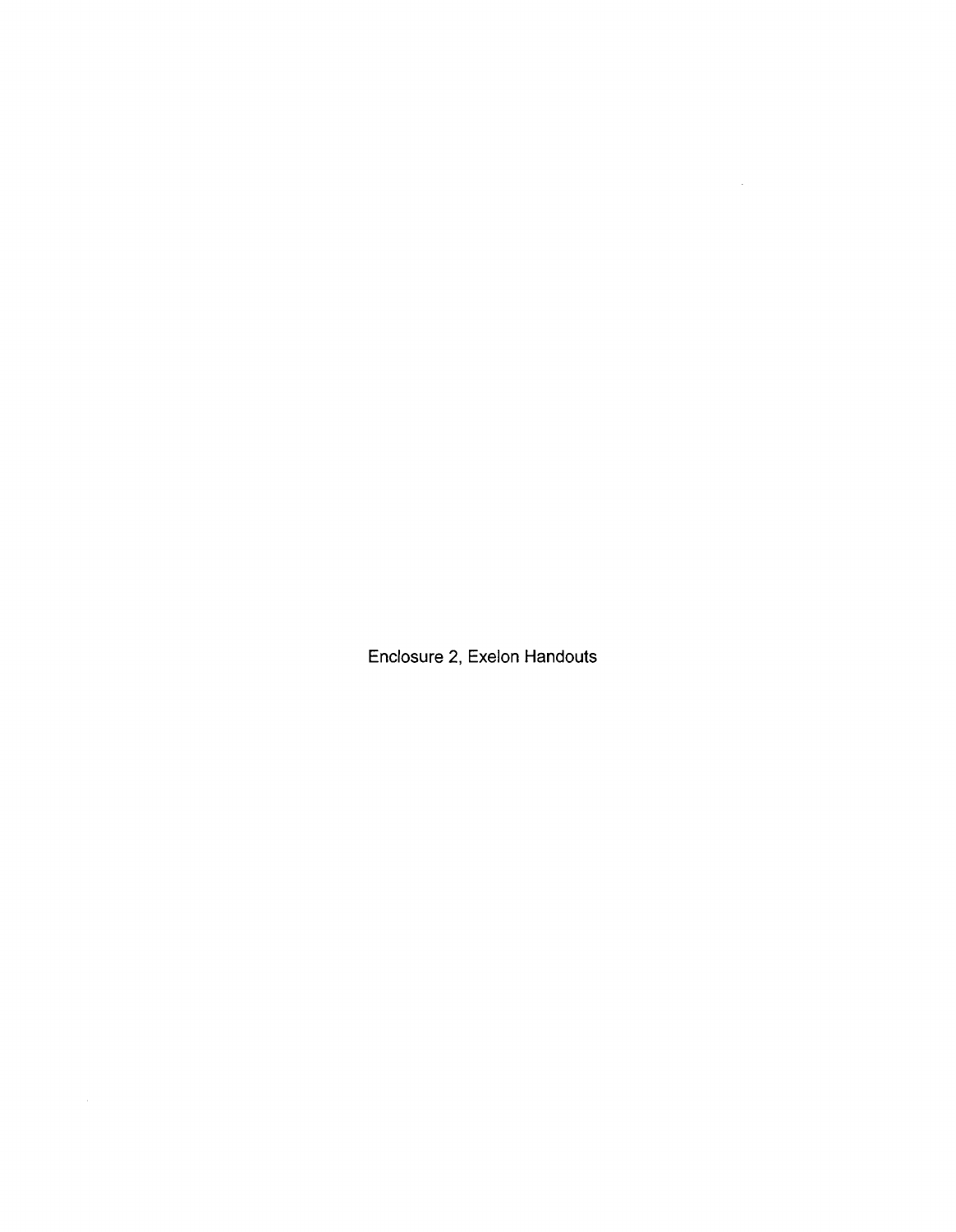### EXELON PRESENTATION TO NRC REGARDING REACTOR TRIP BREAKER MODIFICATION

### **OVERVIEW**

- 1. REACTOR TRIP BREAKER (RTB) **CONFIGURATION** 
	- **PLANT CONFIGURATION**
	- UNDERVOLTAGE (UV) AND SHUNT TRIPS
	- **DESIGN HISTORY**
	- **MICROCONTROLLER OVERVIEW**
- 2. MICROCONTROLLER BLOCK DIAGRAM
- 3. CONCLUSIONS
- 4. NRC questions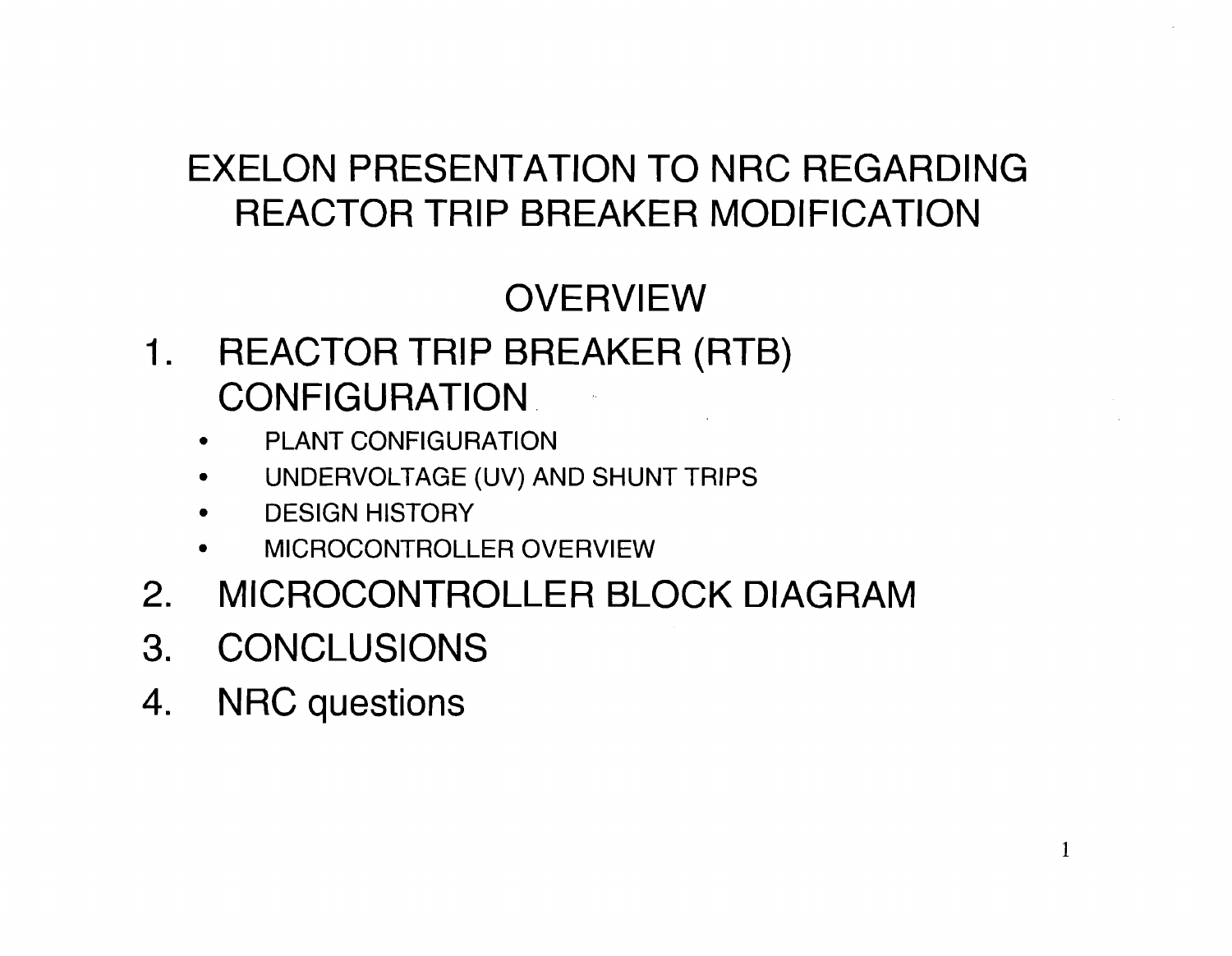$\mathcal{L}(\mathcal{L}(\mathcal{L}))$  and the contract of  $\mathcal{L}(\mathcal{L})$  . The contract of  $\mathcal{L}(\mathcal{L})$  is a set of  $\mathcal{L}(\mathcal{L})$ 

-The revised TMI Reactor Trip Breaker (RTB) arrangement includes four (4) breakers.

-There are two breakers in each of the two parallel power trains

• At least one breaker in each train must open to trip the reactor.

(Reference Figure 1)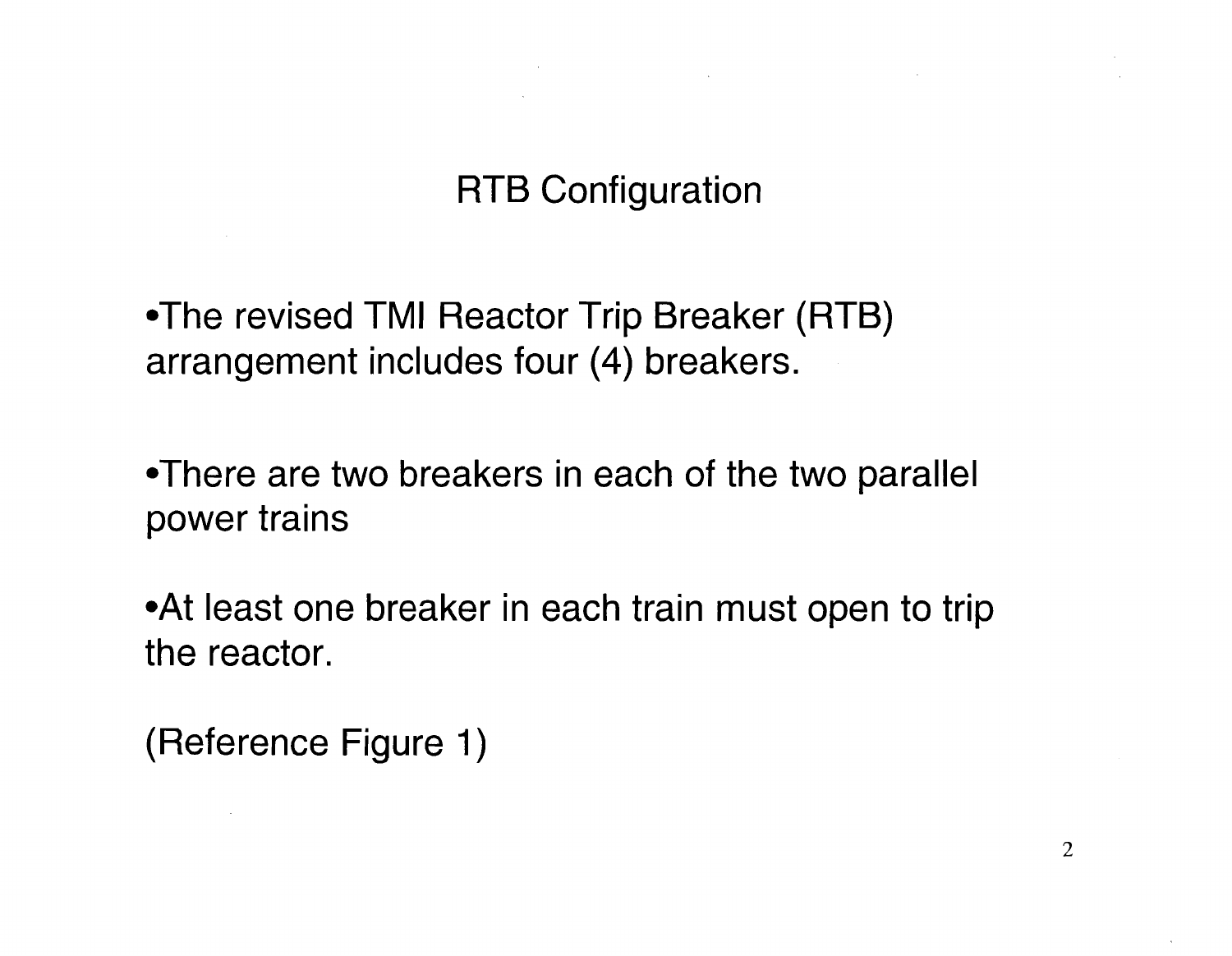$\sim$ 



3

 $\sim$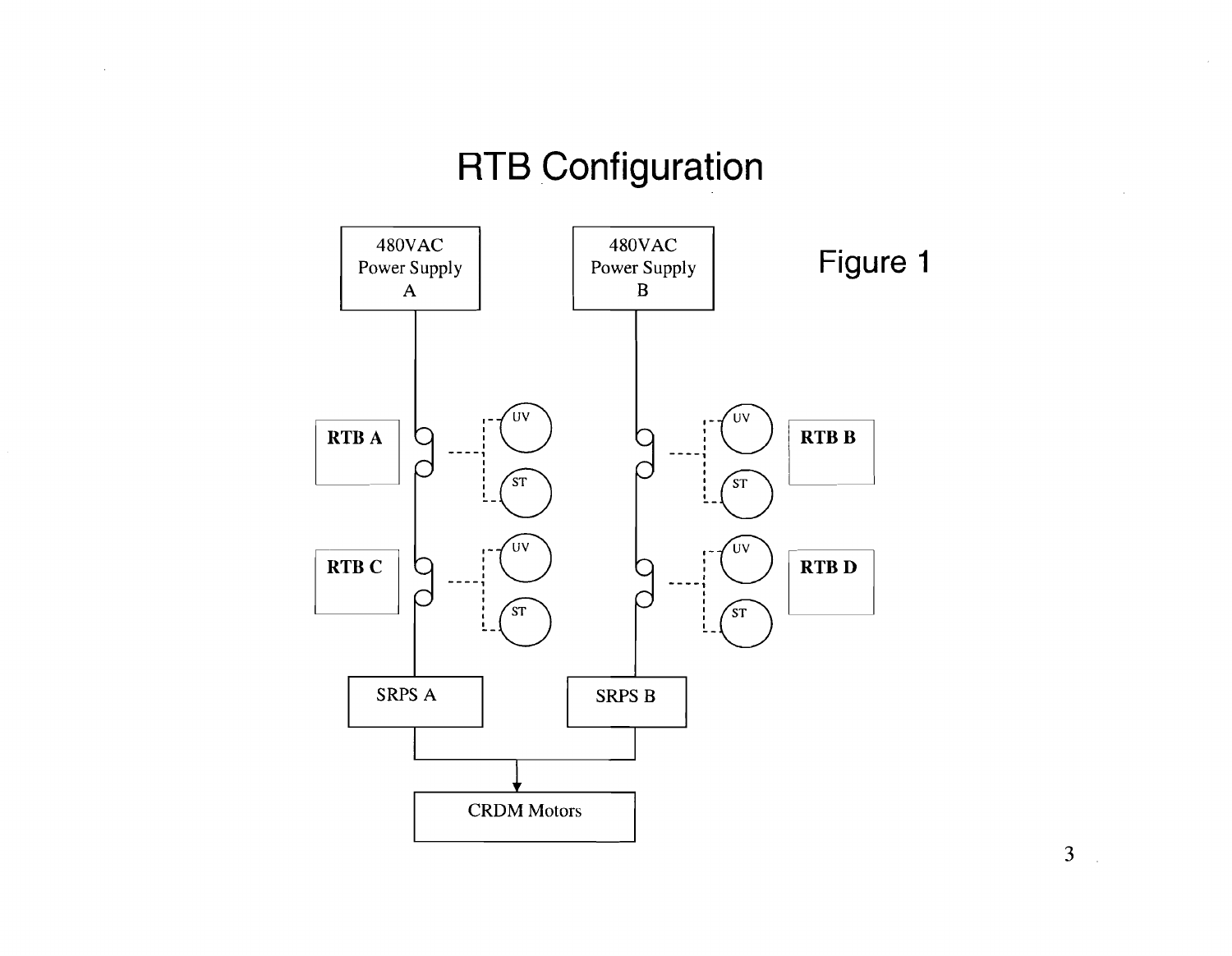- RPS provides a 120VAC signal to the RTB's
- When RPS trips, contacts external to the RTB's open to remove the 120VAC
- An interposing relay de-energizes to close a contact to provide 125VDC to the shunt trip

(Reference Figure 2)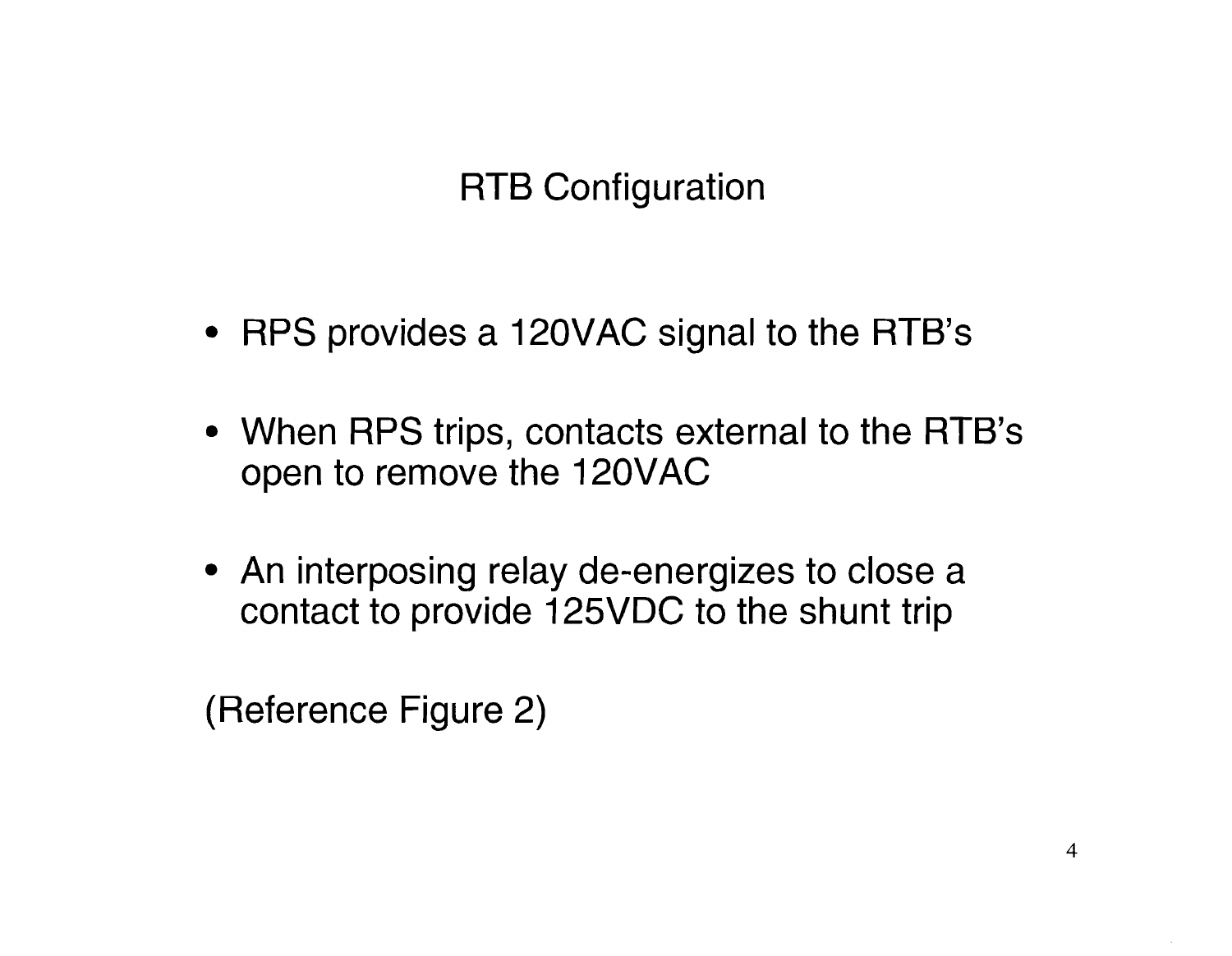## **RTB Configuration Figure 2**

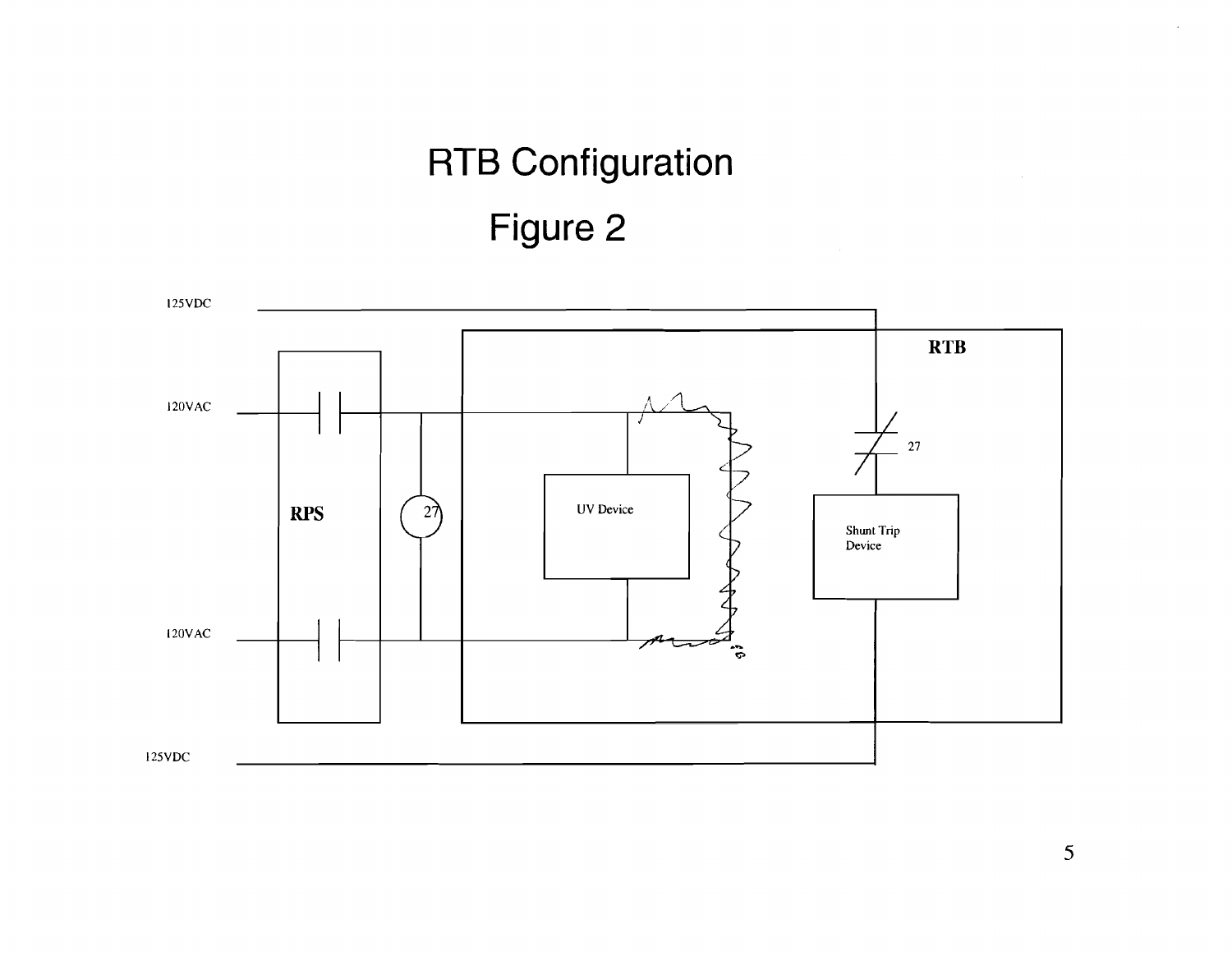- Each RTB has a UV trip and a shunt trip
	- Either is capable of tripping the RTB
- The UV device is the primary means of tripping the RTB.
	- The UV device is normally energized
	- When de-energized a spring loaded plunger on the UV device trips the breaker
- The Shunt Trip is the back-up means of tripping the RTB.
	- The shunt trip is normally de-energized
	- When energized the shunt trip extends a plunger to trip the RTB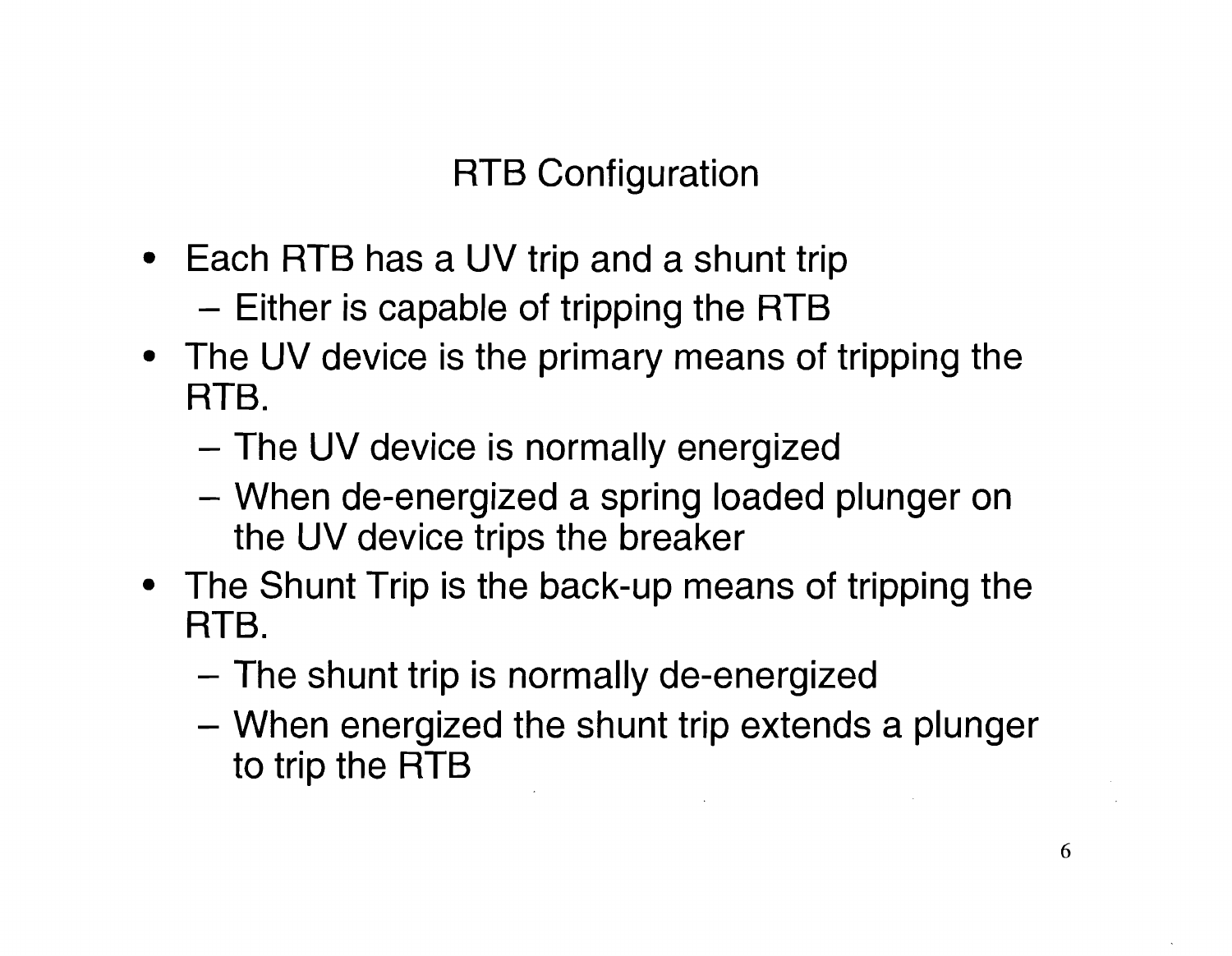Shunt Trip Design History

- Original TMI design did not utilize the Shunt Trip for Reactor Protection
- ATWS Event occurred at Salem Nuclear Station due to Reactor Trip Breaker (RTB) lubrication issue
- NRC Issued Generic Letter 83-28
- TMI Modification installed external under voltage relay to actuate the RTB Shunt Trip as a backup
- TMI Tech Spec changed to require operability and testing of Shunt Trip feature in addition to Undervoltage (UV)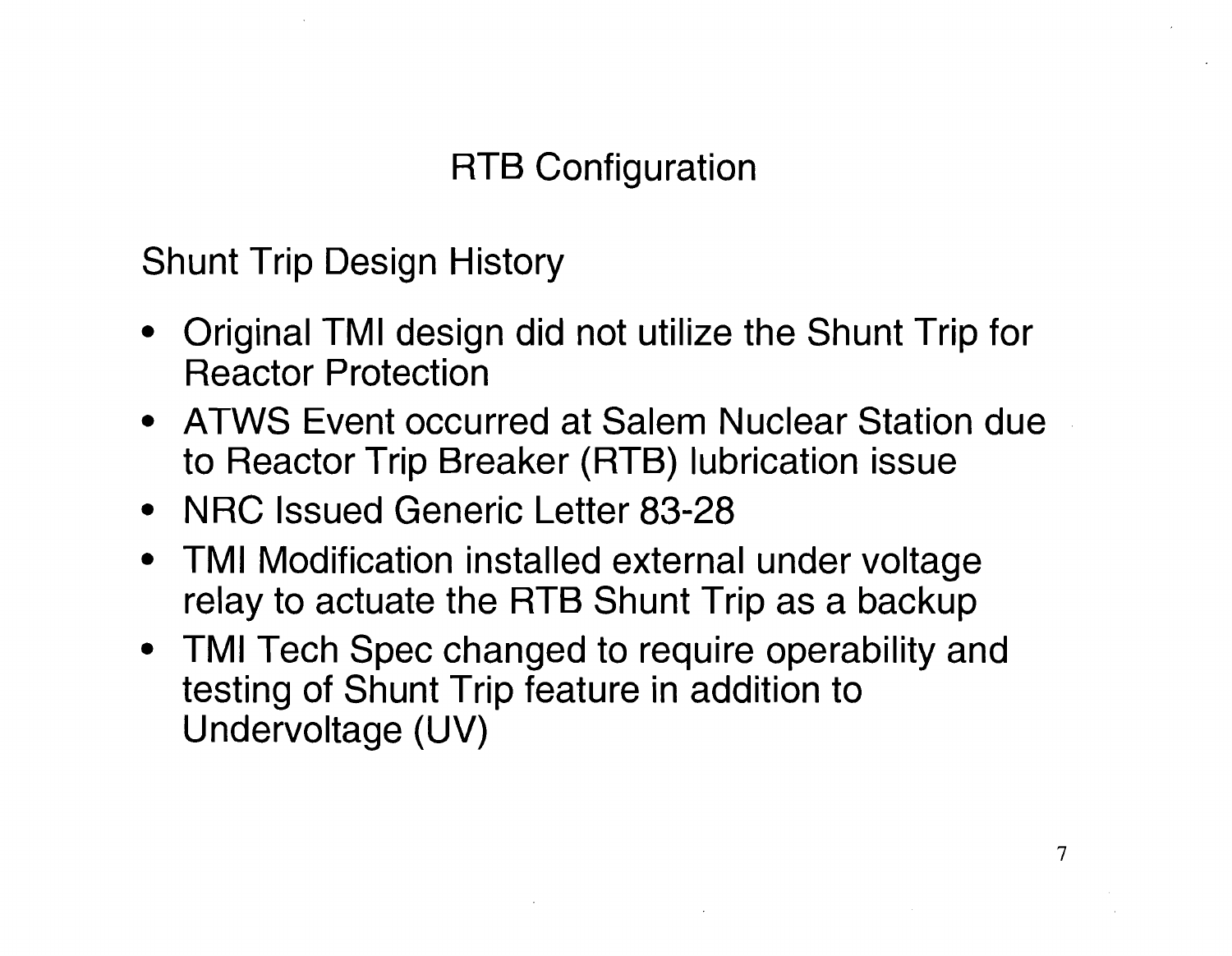Microcontroller Overview

- The shunt trip and UV device contain a microcontroller
	- The microcontroller monitors input voltage and cycles associated device coils.
	- $-$  The coils operate a plunger to actuate the trip bar and trip the RTB.
- There is no failure of the microcontroller that can prevent the safety function of tripping the RTB upon a trip signal from RPS.
	- The RPS trip signal removes all power to the UV device
	- The spring-loaded plunger actuates the trip bar and trips the RTB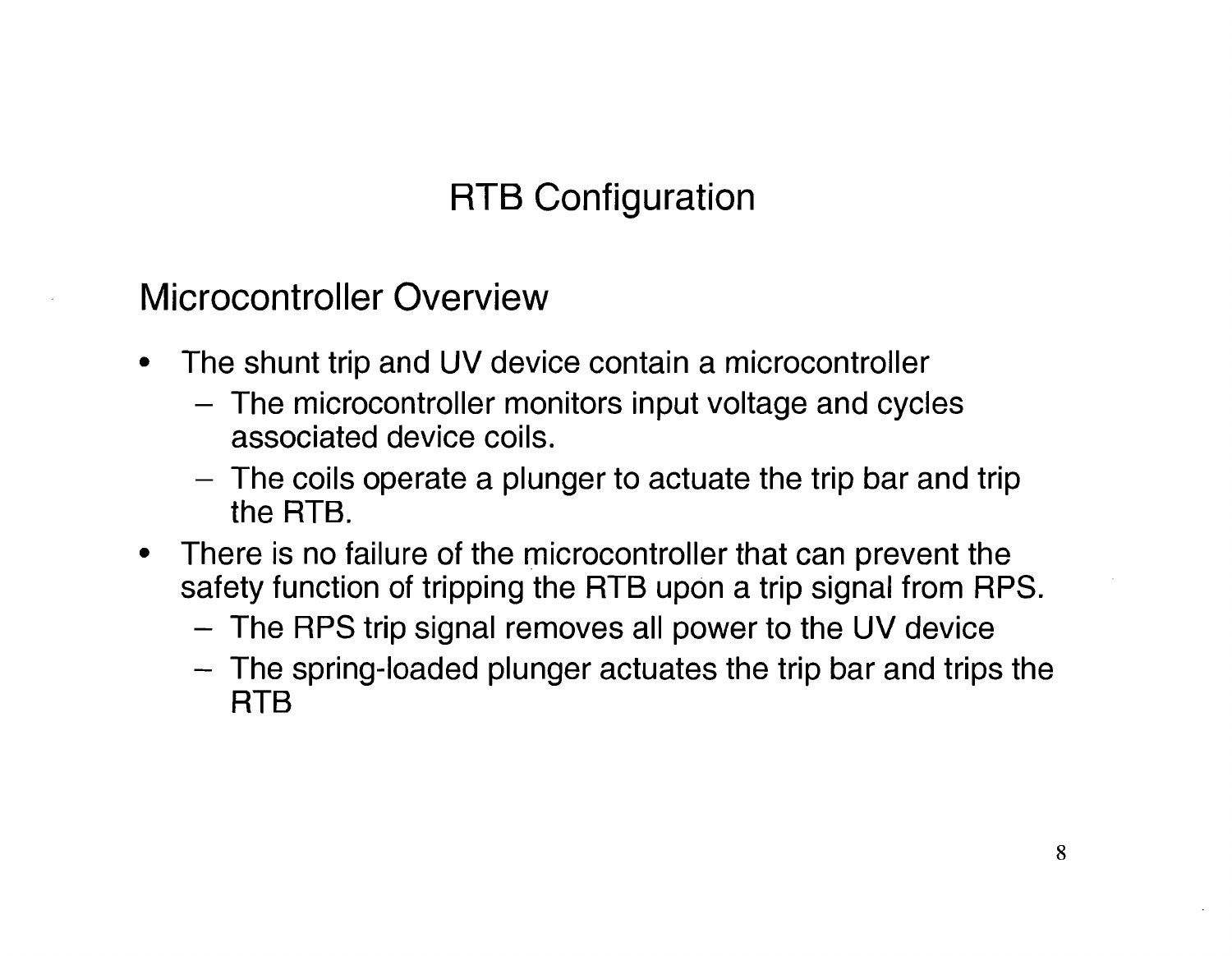### **Block Diagram**

#### **Block Diagram of Undervoltage and Shunt Trig, Devices \_.. \_.. \_.. \_.. \_.. \_.. in the Reactor Trip Breaker**  Case **1990 - 1990 - 1990 - 1990 - 1990 - 1990 - 1990 - 1990 - 1990 - 1990 - 1990 - 1990 - 1990 - 1990 - 1990 - 1990 - 1990 - 1990 - 1990 - 1990 - 1990 - 1990 - 1990 - 1990 - 1990 - 1990 - 1990 - 1990 - 1990 - 1990 - 1990 -**Activation Coil  $\Delta$ ..'I.  $\overline{\phantom{a}}$ 5V Power Supply Microcontroller r-- **Protection** Circuit,  $\left[\begin{array}{c} 1 \\ 1 \\ 1 \end{array}\right]$  $\begin{bmatrix} \vdots \\ \vdots \end{bmatrix}$  ,  $\begin{bmatrix} \overline{F} \\ \overline{F} \end{bmatrix}$ EMC Filter, and  $\begin{bmatrix} \cdot & \cdot & \cdot \\ \cdot & \cdot & \cdot \\ \cdot & \cdot & \cdot \end{bmatrix}$  Rectifier Maintenance Connector  $\begin{array}{c|c|c|c|c|c} \hline \text{Connector} & \text{if} & \text{if} & \text{if} & \text{if} & \text{if} & \text{if} & \text{if} & \text{if} & \text{if} & \text{if} & \text{if} & \text{if} & \text{if} & \text{if} & \text{if} & \text{if} & \text{if} & \text{if} & \text{if} & \text{if} & \text{if} & \text{if} & \text{if} & \text{if} & \text{if} & \text{if} & \text{if} & \text{if} & \text{if} & \text{if} & \text{if$ for RTB o Input<br>Power/ RPS Trip  $\begin{pmatrix} 1 & 1 \\ 1 & 1 \end{pmatrix}$ I L.. I • - - - - - - - - - - - - - - - - - - - - - - --- - - - - - - - - - - - - - - - - - - - - - - - - - - - - - - - - - - - - - - - - - - - - -Ei~~t~~nic i.. \_.. \_.. \_.. \_.. \_.. \_.. \_.. \_.. \_.. \_.. \_.. \_.. \_.. \_.. \_.. \_.. \_.. \_.. \_.. \_.. \_.. \_.. \_.. \_..\_.. \_.1iq~!Q.\_ ..\_ ..\_ ..\_ ..\_ ..\_ .....

### Notes:

1. Activation and Maintenance Coils are wound on a common spool acting on a spring loaded plunger.

2. For the Undervoltage device, the plunger is spring loaded to extend on loss of power.

3. For the Shunt Trip device, the plunger is spring loaded to retract on loss of power.

4. Reference is Schneider/Square D "Proxima Auxiliary Design File", document 5100512854, revision B. 9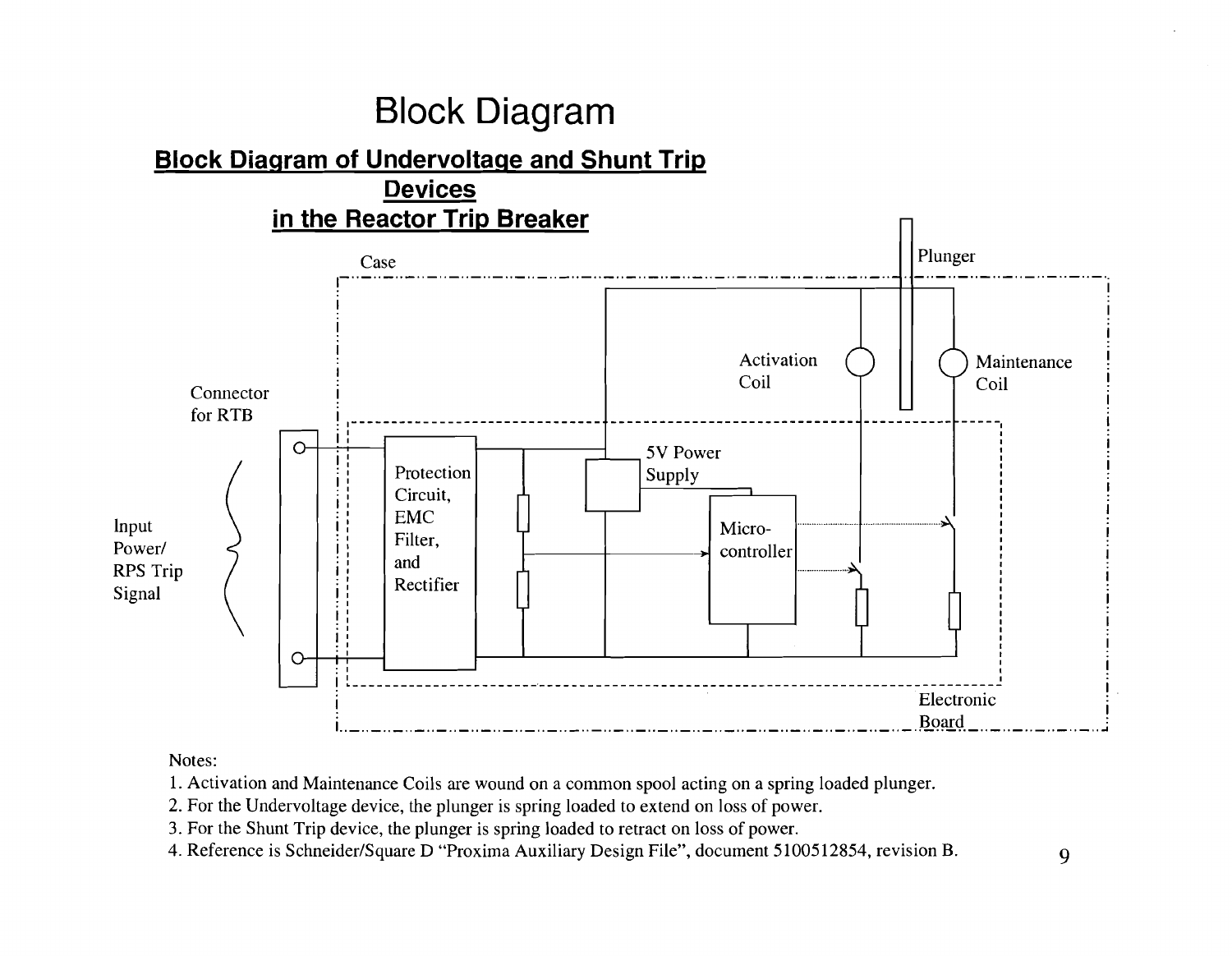### **Conclusions**

- No firmware failure can prevent the RTB from performing its safety function
- NLI commercial grade dedication of the firmware met the requirements of EPRI 106439 Guideline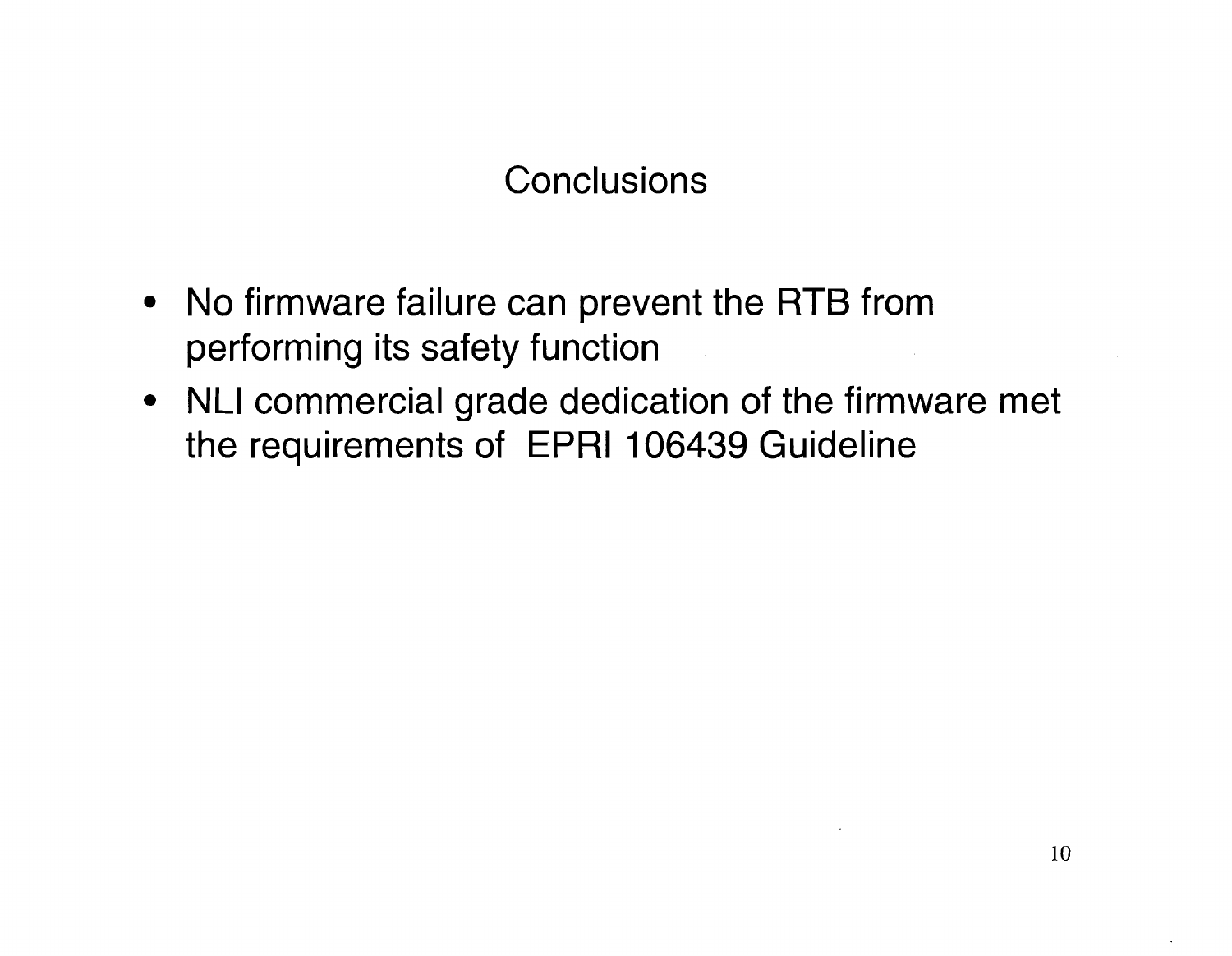- 1. How complex is this microcontroller?
	- How many logical operations are going on?
	- What are these logical operations doing?

A *block diagram of the microcontroller is included as page 9 of presentation. The microcontroller is simple and consists of*8 *modules. Details are presented in section 2.2.2.17.2 of the V&V report. The V&V report identifies the operation of the code.* 

2. On loss of voltage to the UV or Shunt Trip devices, what happens internally to the microcontroller?

*The microcontroller is programmed to operate in a*<sup>regge</sup> voltage condition. The *microcontroller stops functions upon loss of power. When power is established, the microcontroller initializes and starts the operating routines.*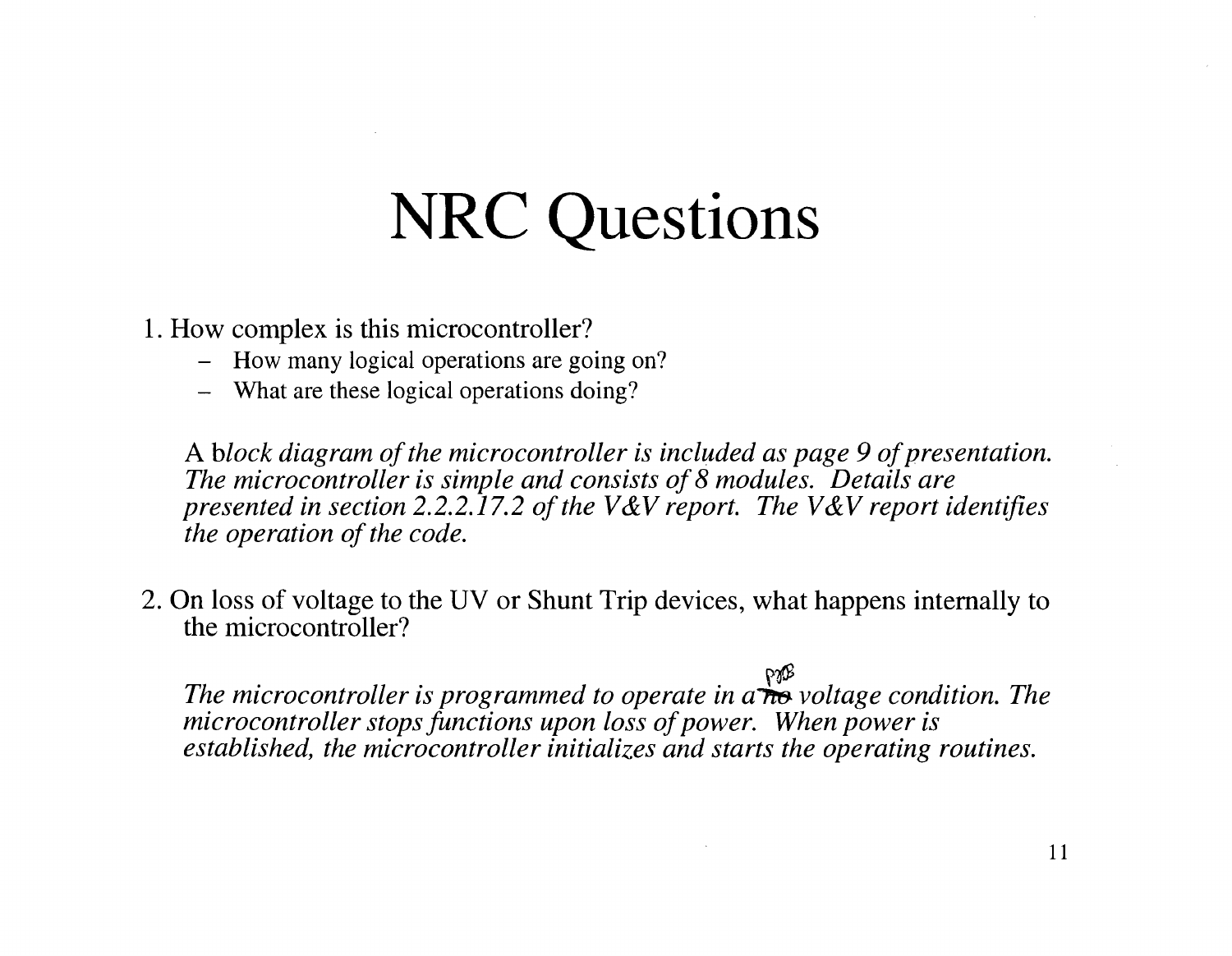- 3. Since same the software is used in both devices, when both UV and Shunt Trip devices fail, what is the result?
- What would the impact be if they failed to remove power when called upon to remove power? Or the opposite (when called upon to energize and not energize)?

*Reference Table* 1 *on slide 14* 

- 4. Provide more detail and depth on the review that Exelon performed.
- Did the review include failures to keep the UV device energized when energized *Reference Table* 1 *on slide 14*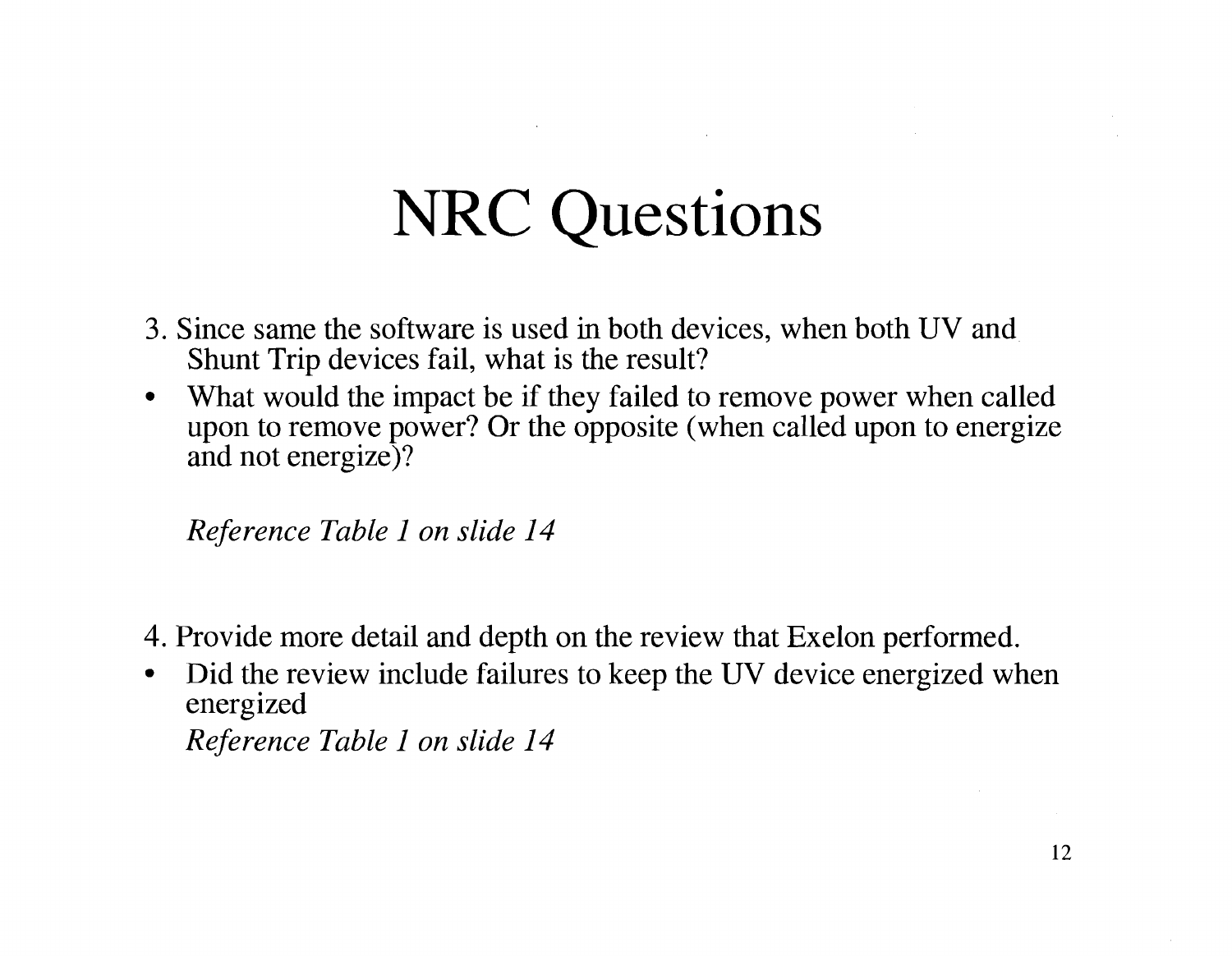5. EPRI TR-I06439 question:

- What example (from Chapter 6) was followed in our commercial dedication?
- *The example in* 6.2 *"Indicator with Contact Output" is the example closest to this application.* 
	- *The UV is a more simple device that the example in the EPRI document, since the UV device fails safe (spring return). The shunt trip device is equivalent to this example, however, the output is mechanical action (plunger actuation), instead ofa contact changing state.*
	- *- All ofthe critical characteristics in Table 6-2a are addressed in the NLI V*& *V report. The NLI V*& *V report is more detailed than the requirements in the EPRI document for this example.*

*The example in section* 6.3 *"Multi-Function Controller" is much more complex than these devices and is not considered applicable.*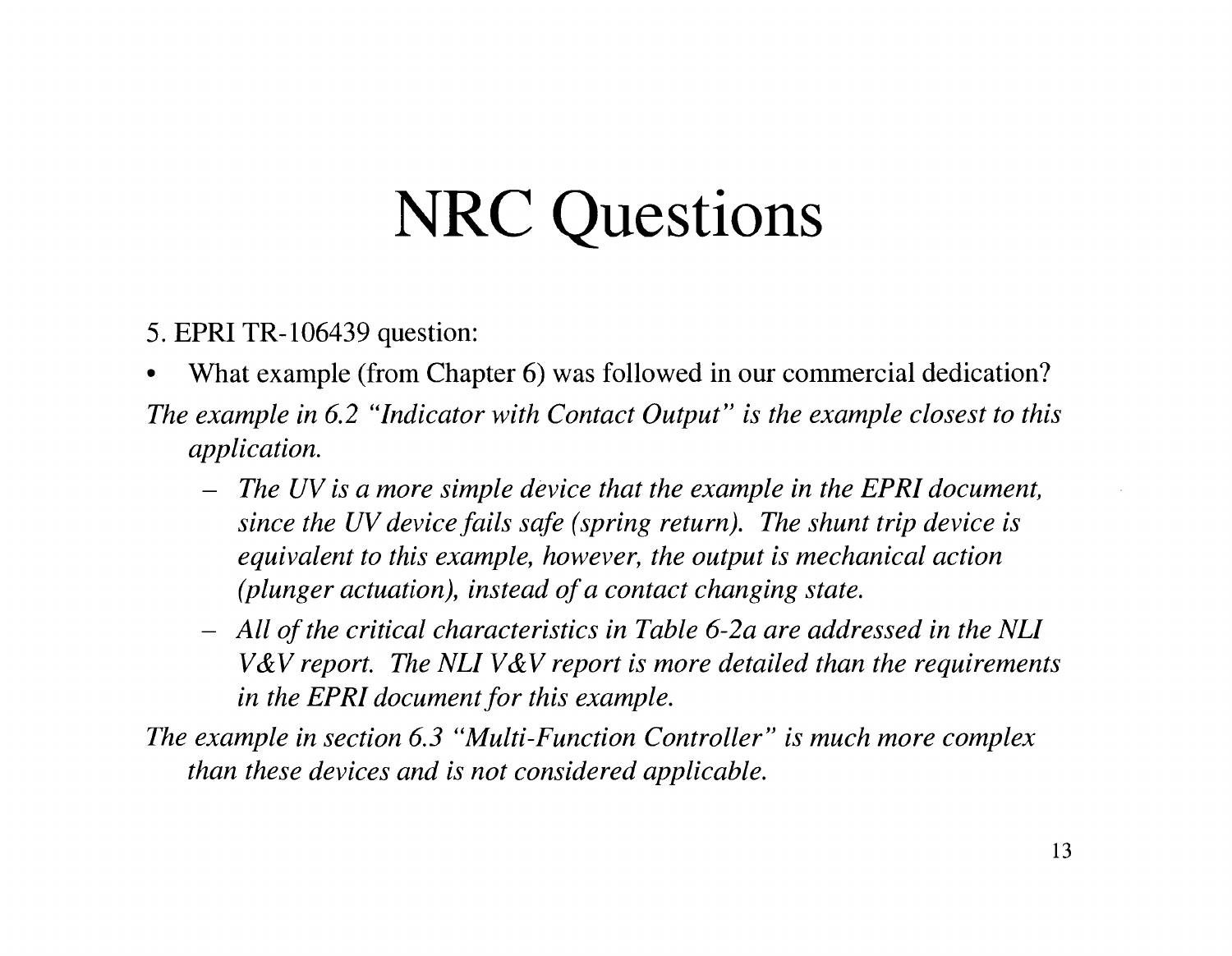### **Table 1 - Impact of Microcontroller Failure**

| <b>UV Device</b>    | <b>Shunt Trip</b><br><b>Device</b> | <b>Inadvertent UV</b><br>Trip | Inadvertent<br><b>Shunt Trip</b> | <b>Prevent UV</b><br>Trip | <b>Prevent Shunt</b><br>Trip |
|---------------------|------------------------------------|-------------------------------|----------------------------------|---------------------------|------------------------------|
| Fail On (Closed)    | Fail On (Closed)                   | N <sub>o</sub>                | <b>No</b>                        | N <sub>o</sub>            | <b>No</b>                    |
| Fail Off<br>(Open)  | Fail Off<br>(Open)                 | Yes                           | <b>No</b>                        | <b>No</b>                 | Yes                          |
| Fail On<br>(Closed) | Fail Off<br>(Open)                 | <b>No</b>                     | No                               | <b>No</b>                 | Yes                          |
| Fail Off<br>(Open)  | Fail On<br>(Closed)                | Yes                           | <b>No</b>                        | N <sub>o</sub>            | <b>No</b>                    |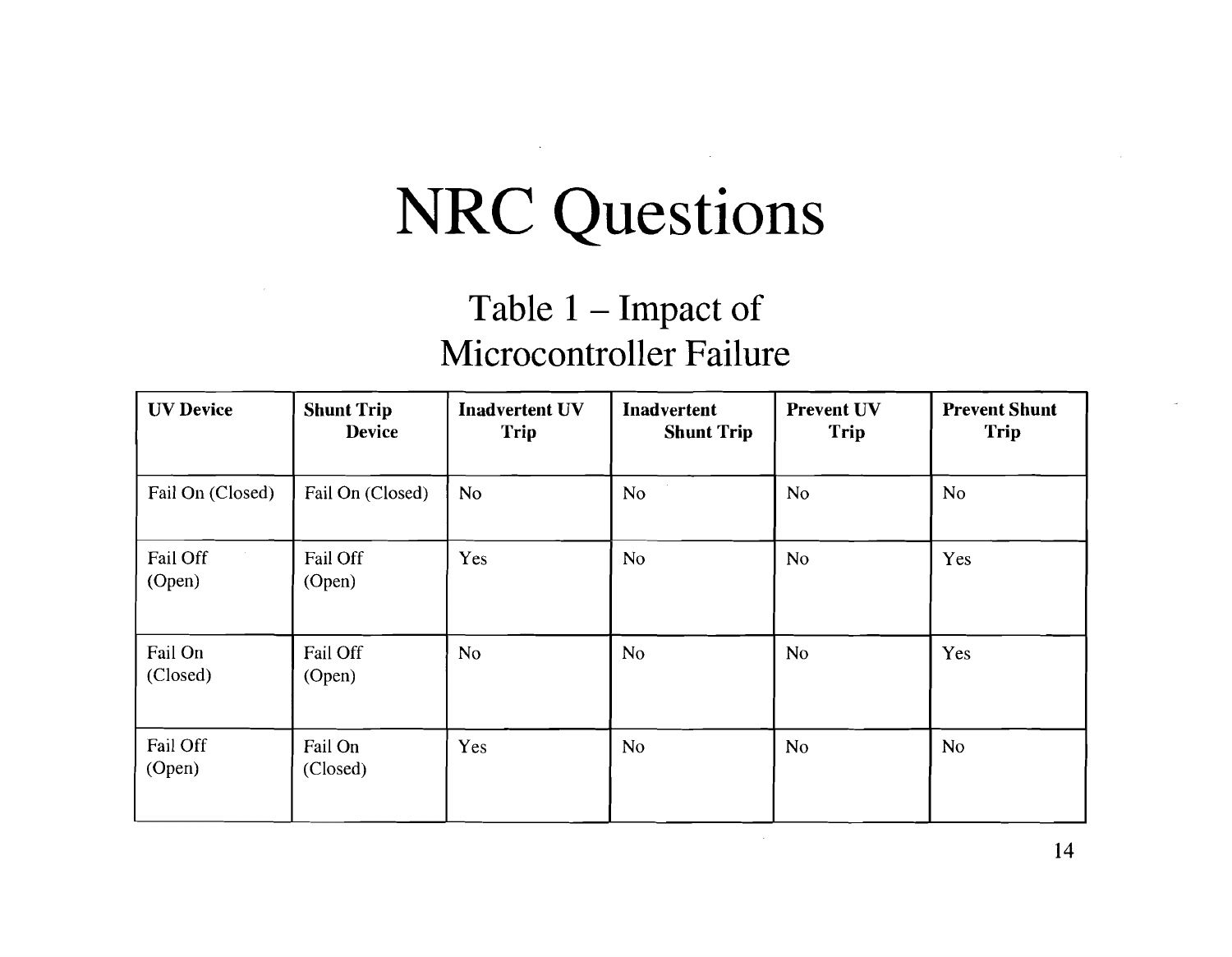### **Freescale Semiconductor, Inc.**

**GENERAL RELEASE SPECIFICATION** 



**Figure 1-1. Block Diagram** 

**INTRODUCTION MC68HC805P18**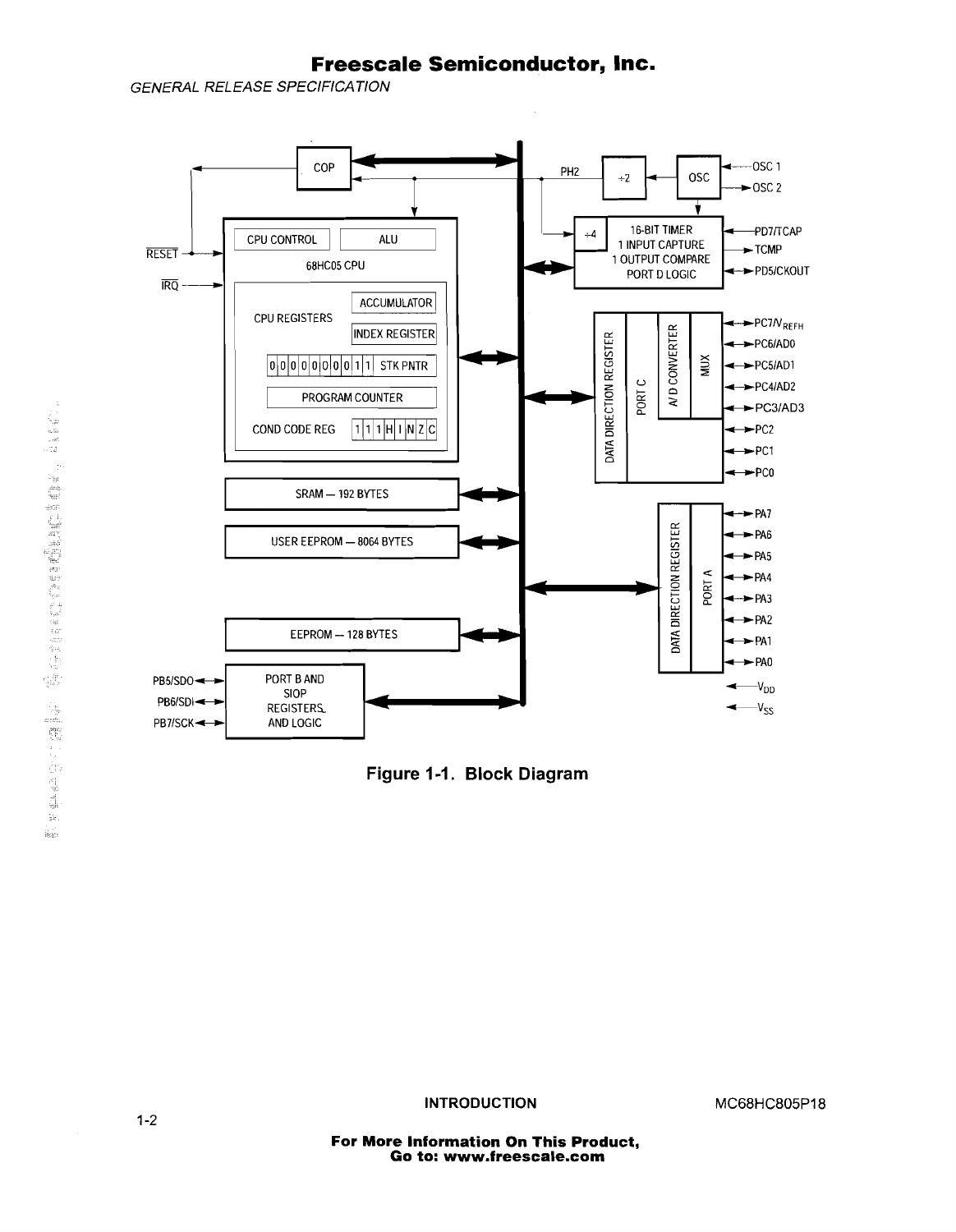**MX: Shunt trip release (SHT).** This release instantaneously opens the circuit breaker whenever its supply voltage is 50% over its rated supply voltage. This release may be have a continuous or transient supply.

**XF: Shunt close (SHCL).** This electromagnet closes the circuit breaker whenever its supply voltage is more than 50% of its rated supply voltage.

### **2.2.2.17.2 Architecture**

The architecture of the coils is as follows:

- (1) The only difference between MXIXF actuators and MN actuator is mechanical. They
- have the same electrical characteristics (same microcontroller and coils).<br>Microcontroller: 8 bit MOTOROLA 68HC805D18 (2) Microcontroller: 8 bit MOTOROLA 68HC805P18
- (3) There have been no firmware revisions since 2002. **SPEC:** $R\epsilon_1/\epsilon_2$
- (4) There is no communication in NLI supplied equipment with the trip unit (ASIC or its companion microcontroller).
- (5) Programming language assembler.
- (6) There are no unused software blocks or complied code.
- (7) All measured parameters are stored in direct addressed RAM.
- (8) Program values are stored in an EEPROM and are read-into the microcontroller ROM during initialization.
- (9) The microcontroller initialization sequence verifies hardware and firmware operation.
- (10) The total code consists of the following eight code modules
	- a. RESS.ASM
	- b. RAM.ASM
	- c. T CARRE.ASM
	- d. T U.ASM
	- e. T IAPP.ASM
	- f. T IMALASM
	- g. T BOB.ASM
	- h. CONST.ASM
- (11) There are no internal diagnostics other than a time-out watch dog during main loop program operation.
- (12) Power to the coils is from the plant control power. A 5 volt power supply is used to power the electronics. The FMEA did not identify the power supply as a critical part in the design life/mean time to failure (MTTF) of the coils (see section 5.1.3).
- (13) There is no battery used.
- (14) The hardware/firmware system is testable. The NLI dedication/FAT testing tests the system on 100% of the supplied breakers.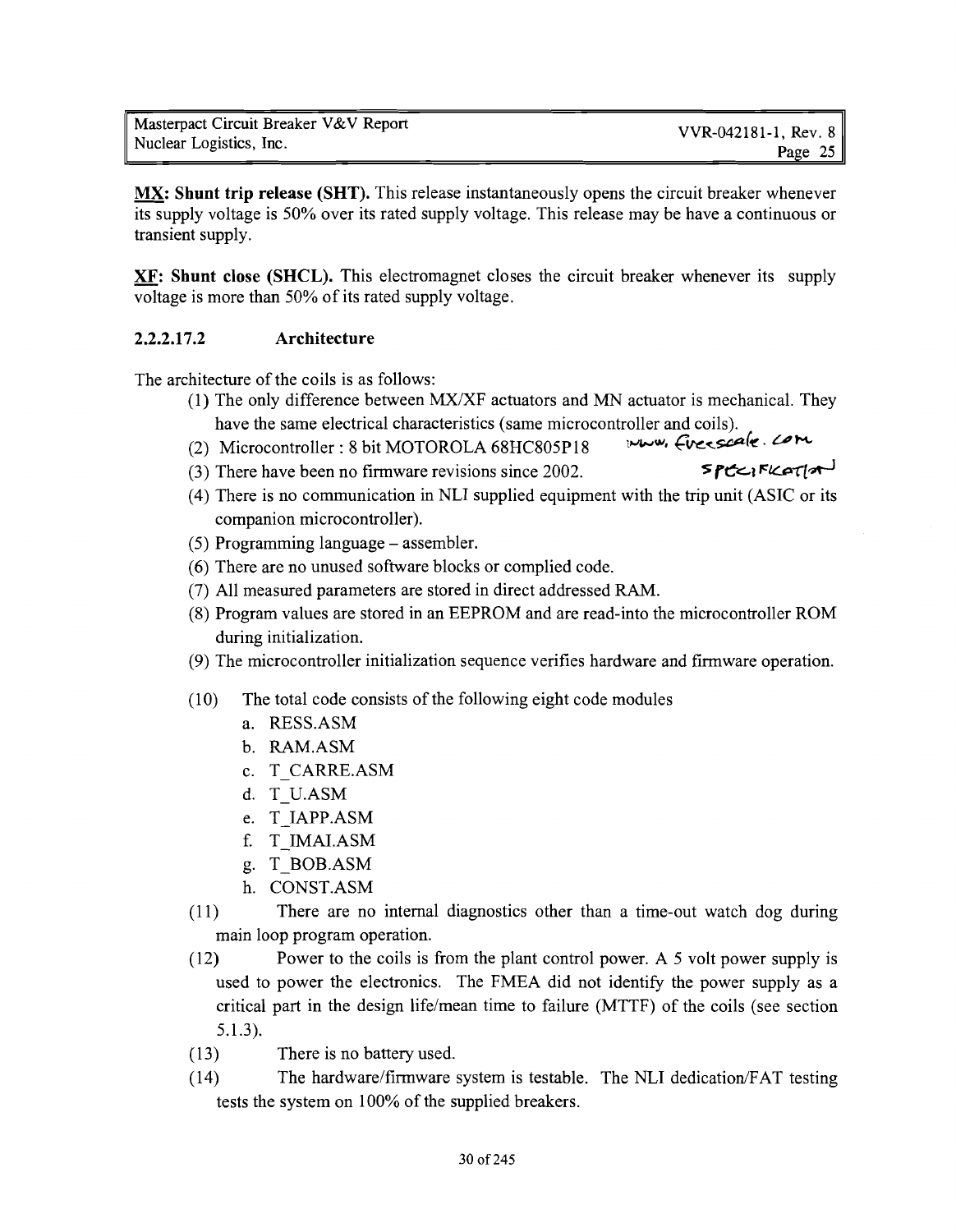**Enclosure 3, NRC Handout** 

 $\label{eq:3.1} \Phi_{\rm{max}} = \frac{1}{2} \sum_{i=1}^{N} \frac{1}{2} \sum_{i=1}^{N} \frac{1}{2} \sum_{i=1}^{N} \frac{1}{2} \sum_{i=1}^{N} \frac{1}{2} \sum_{i=1}^{N} \frac{1}{2} \sum_{i=1}^{N} \frac{1}{2} \sum_{i=1}^{N} \frac{1}{2} \sum_{i=1}^{N} \frac{1}{2} \sum_{i=1}^{N} \frac{1}{2} \sum_{i=1}^{N} \frac{1}{2} \sum_{i=1}^{N} \frac{1}{2} \sum_{i=1}^{$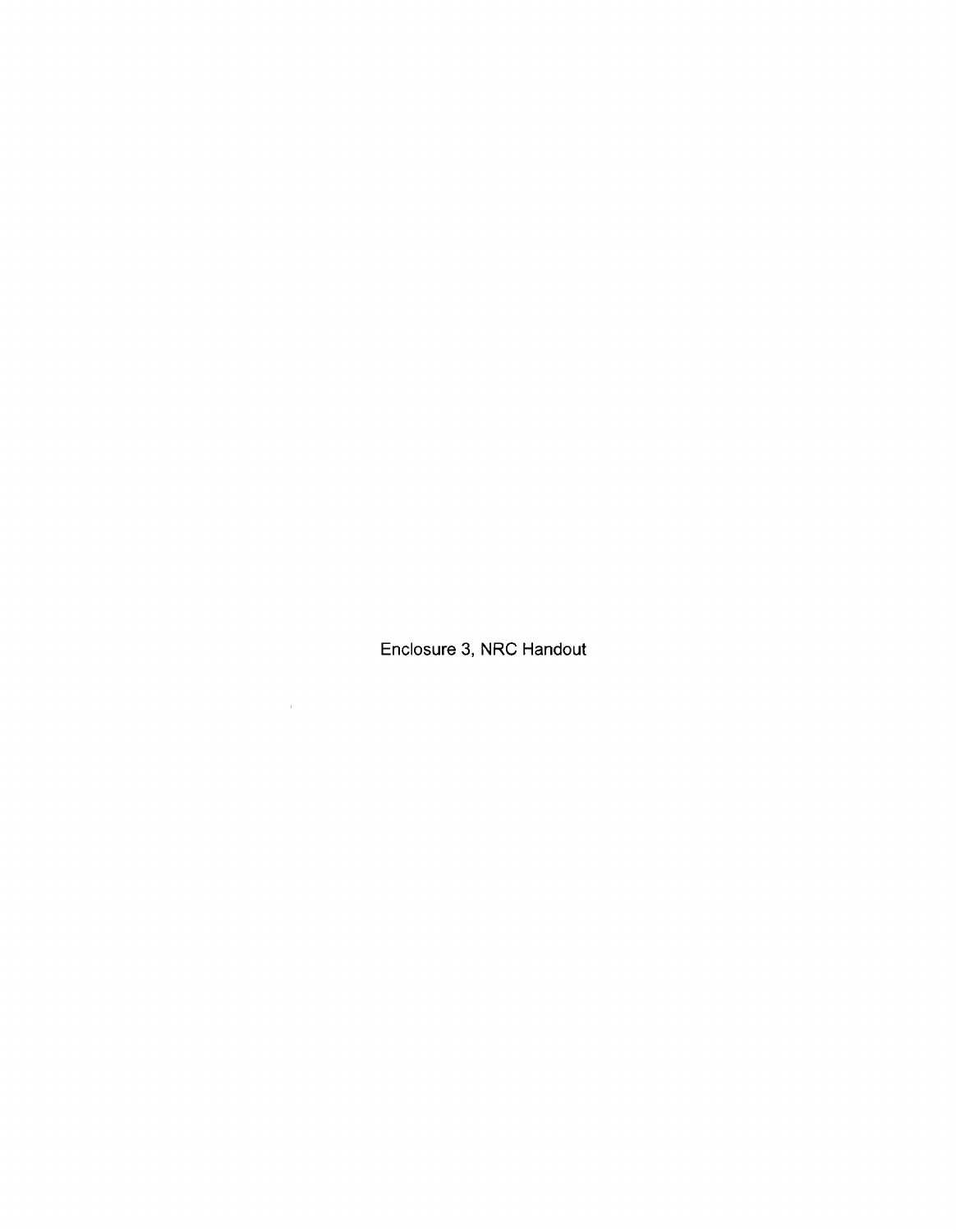### **TMI Schneider/Square D Masterpact NT Breaker Issue**

In order for the staff to approve use of a breaker which includes a microprocessor, the staff will need to determine that:

1) A high quality design process was used in the development of the microprocessor

2) Adequate consideration of software common cause failure was considered

Item 1 is partially addressed by the Commercial grade dedication process. The staff understands the COTS dedication was performed by Nuclear Logistics, Inc. (NLI) to the requirements of EPRI TR-106439, "Guidelines on Evaluation and Acceptance of Commercial Grade Digital Equipment for Nuclear Safety Applications." The dedication report will need to be docketed for staff review. In order for the staff to evaluate that report, a sample of the Schneider/Square D documents will be reviewed by the staff. The staff has determined this sample will be:

a. The Schneider/Square D final Verification and Validation report, and the NLI analysis of the documentation (i.e., V&V plans, procedures, etc.).

b. The Schneider/Square D configuration management final report on the software used in the Schneider/Square D Masterpact NT Breaker, and the NLI analysis of that documentation (i.e., CM plans, procedures, etc.).

c. A detailed description of the microcontroller and how it functions. The staff will also need the NLI analysis of that description and the functions.

The use of a small sample of the overall life cycle documentation and design outputs, as described in BTP 7-14, is justifiable because of the following staff understandings:

1. While the microprocessor is programmable, it has already been programmed, and that programming is not plant or application specific.

2. The programming can not be changed after the breaker is manufactured, and has not changed since 2002.

3. There is a documented history of use of this device, and that history can demonstrate that the programming performs as intended.

The licensee will either need to confirm these understandings, or show where in docketed information this conformation has already been provided.

Item 2, a demonstration of adequate consideration of software common cause failure will require a documented analysis of possible common cause failures and the consequence of those failures. This will need to include not only failure to perform the safety function, but also inadvertent and unneeded actuation. If this inadvertent and unneeded actuation has already been considered in the plant accident analysis, a copy of the previous analysis may be sufficient.